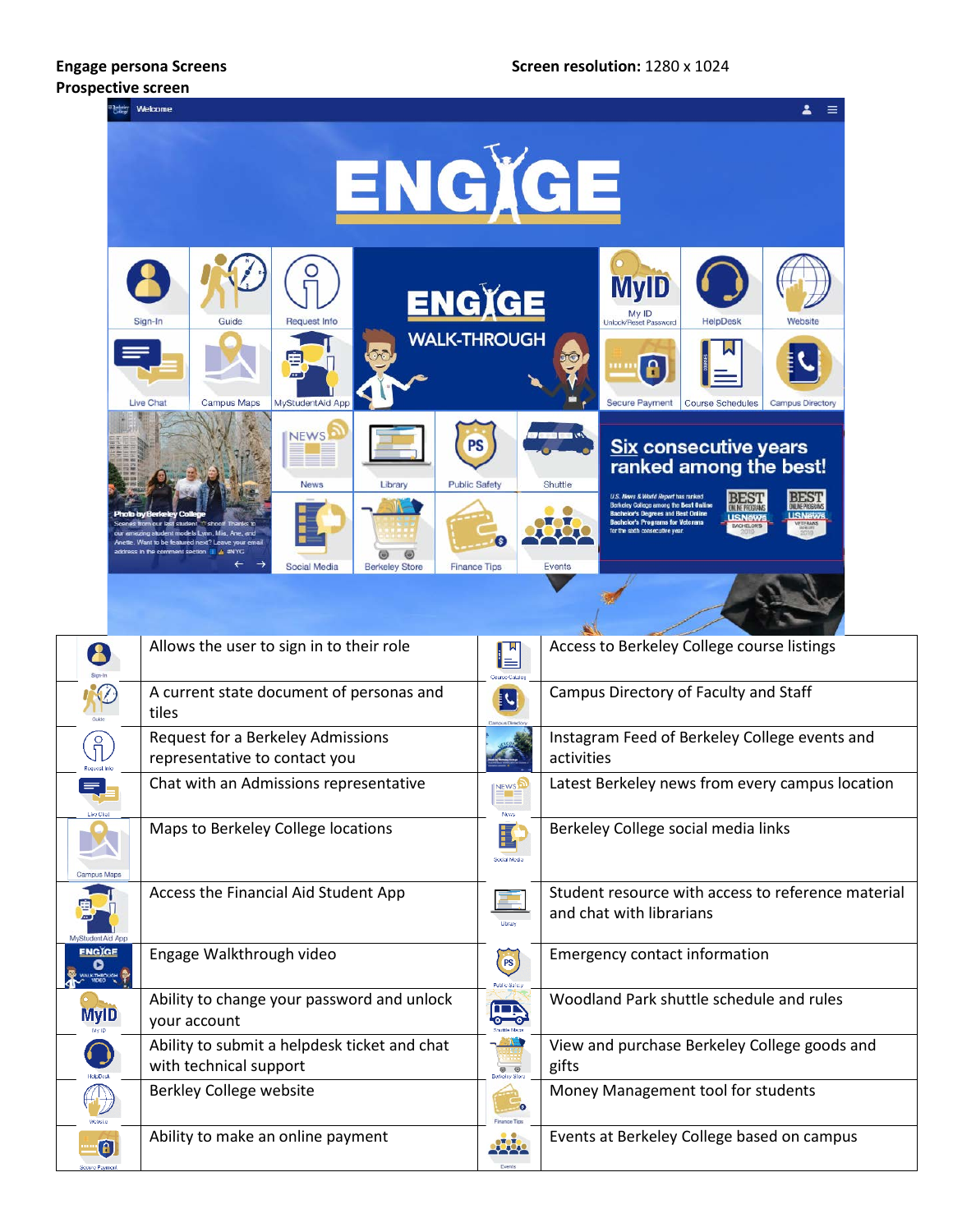## **\*\* Please note: Once you login to view your persona these icons will follow you to your next page.**

## **Online Student**

|                                                                                                          | 1                                                                                      | ENGIGE<br><b>I COMMIT</b><br><b>TO GRADUATE</b><br><b>Online Campus</b><br><b>Events &amp; Activities</b> | with BrandYourself<br><b>Berkeley College</b> | Engage now has categories for easier<br>access to the content you need.<br>mprove your online presence<br><b>BrandYourself</b><br>Course Info<br>eForms/Documents<br>Profile<br><b>Student Support</b><br><b>General Links</b><br><b>Social &amp; Events</b> |  |  |
|----------------------------------------------------------------------------------------------------------|----------------------------------------------------------------------------------------|-----------------------------------------------------------------------------------------------------------|-----------------------------------------------|--------------------------------------------------------------------------------------------------------------------------------------------------------------------------------------------------------------------------------------------------------------|--|--|
|                                                                                                          |                                                                                        |                                                                                                           |                                               |                                                                                                                                                                                                                                                              |  |  |
|                                                                                                          | <b>Ouestion of the week</b><br><b>Click here to particpate</b><br>Starts every Monday. | Revolving banners with<br>Question of the week and<br>posted events                                       | Student Sunn                                  | Have a question? Student Services answers and<br>provides resources to help                                                                                                                                                                                  |  |  |
|                                                                                                          | Learning Management System                                                             |                                                                                                           |                                               | A secure & convenient way to send documents to<br>Berkeley employees                                                                                                                                                                                         |  |  |
|                                                                                                          |                                                                                        | Self Service with access to Peoplesoft system<br>with access to Courses, Grades, Transcripts              | <b>OneDrive</b>                               | Allows users to access Cloud based documents and<br>files                                                                                                                                                                                                    |  |  |
|                                                                                                          |                                                                                        | Access to Berkeley College email                                                                          |                                               | Access and submit digital academic forms                                                                                                                                                                                                                     |  |  |
|                                                                                                          | Your Academic Advisor                                                                  |                                                                                                           |                                               | Engage and Canvas student training in Canvas                                                                                                                                                                                                                 |  |  |
|                                                                                                          | Your Career Counselor                                                                  |                                                                                                           |                                               | Access the Center for Academic Success course in<br>Canvas                                                                                                                                                                                                   |  |  |
|                                                                                                          | View your current and past Academic<br>progress reports                                |                                                                                                           |                                               | Berkeley College student academic policies                                                                                                                                                                                                                   |  |  |
|                                                                                                          | A Facebook style environment to<br>communicate with students                           |                                                                                                           |                                               | Full time students access to purchase NJ transit<br>tickets                                                                                                                                                                                                  |  |  |
|                                                                                                          | and video environment                                                                  | Connect with fellow students in an open chat                                                              | Create My Schedu                              | Ability to create and access your schedule                                                                                                                                                                                                                   |  |  |
| <b>Refili Flex Account</b>                                                                               | Access your ID card funds                                                              |                                                                                                           |                                               | Provide Berkeley your feedback                                                                                                                                                                                                                               |  |  |
| Links to I Commit to Graduate<br><b>I COMMIT</b><br><b>TO GRADUATE</b><br>form                           |                                                                                        |                                                                                                           |                                               | Link to IOS and Android Canvas Student application                                                                                                                                                                                                           |  |  |
| Link to Online Campus Events<br><b>Online Campus</b><br>and Activities<br><b>Events &amp; Activities</b> |                                                                                        |                                                                                                           |                                               | Access the "Road to Success" canvas refresher<br>course                                                                                                                                                                                                      |  |  |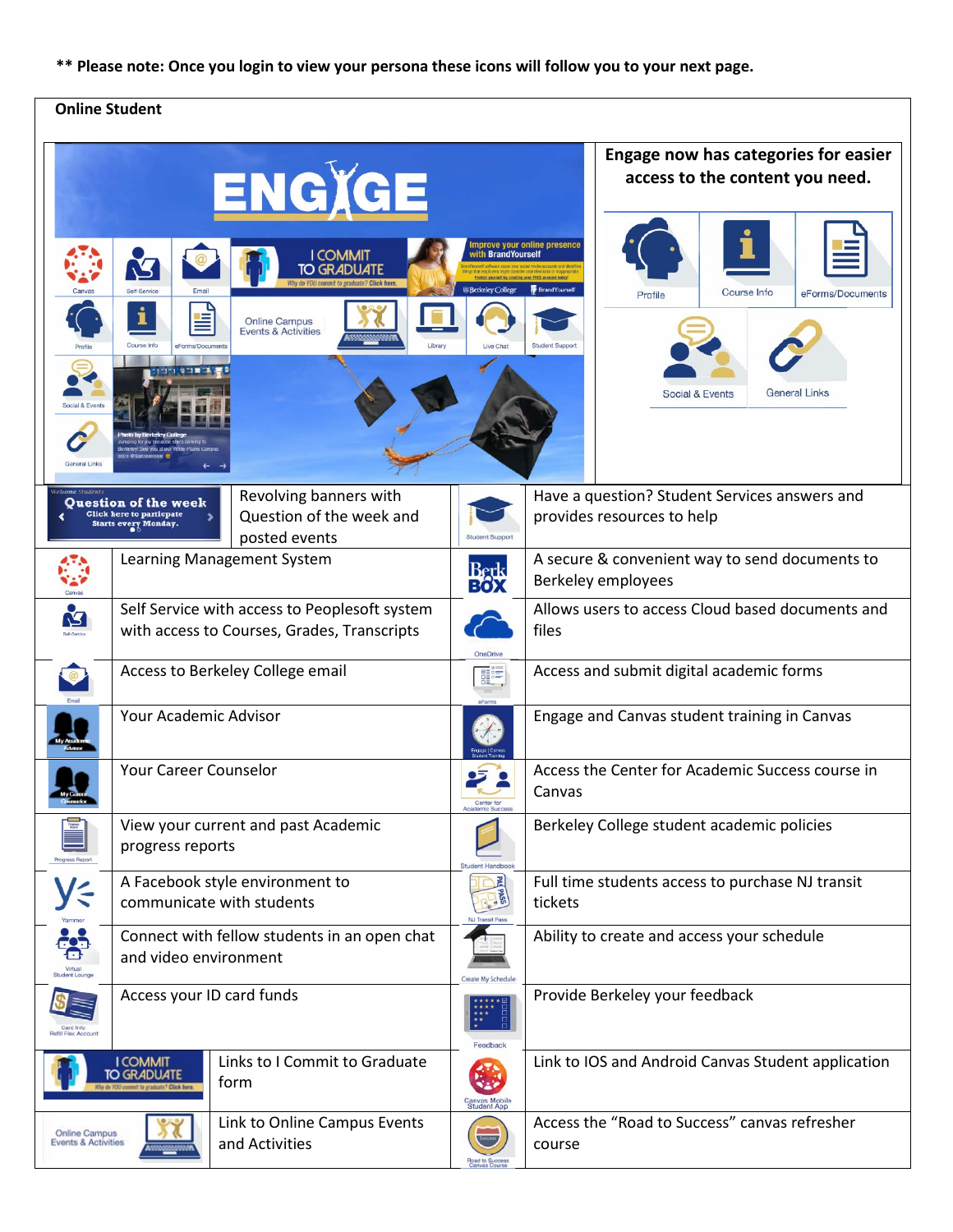## **Onsite Student**

|                                 | $\Delta$ =<br><b>ENGXGE</b><br><b>BrandYoursell</b>                                          |                              | Engage now has categories for easier access to the<br>content you need.<br>Course Info<br>eForms/Documents<br>Profile<br><b>General Links</b><br>Social & Events |  |  |
|---------------------------------|----------------------------------------------------------------------------------------------|------------------------------|------------------------------------------------------------------------------------------------------------------------------------------------------------------|--|--|
| Question of                     | Revolving banners with Question of the week<br>and posted events                             | Berk<br>BOX                  | A secure & convenient way to send documents to<br>Berkeley employees.                                                                                            |  |  |
|                                 | Learning Management System                                                                   | <b>OneDrive</b>              | Allows users to access Cloud based documents and<br>files                                                                                                        |  |  |
| M                               | Self Service with access to Peoplesoft system<br>with access to Courses, Grades, Transcripts | 體                            | Access and submit digital academic forms                                                                                                                         |  |  |
|                                 | Access to Berkeley College email                                                             |                              | Engage and Canvas student training in Canvas                                                                                                                     |  |  |
|                                 | Your Academic Advisor                                                                        | Center for                   | Access the Center for Academic Success course in<br>Canvas                                                                                                       |  |  |
|                                 | Your Career Counselor                                                                        |                              | Berkeley College student academic policies                                                                                                                       |  |  |
|                                 | View your current and past Academic<br>progress reports                                      |                              | Full time students access to purchase NJ transit<br>tickets                                                                                                      |  |  |
| Yammer                          | A Facebook style environment to<br>communicate with students                                 | Create My Schedul            | Ability to create and access your schedule                                                                                                                       |  |  |
| . Q.<br><b>Student Lound</b>    | Connect with fellow students in an open chat<br>and video environment                        | Feedback                     | Provide Berkeley your feedback                                                                                                                                   |  |  |
| Card Info<br>efili Flex Account | Access your ID card funds                                                                    | Canvas Mobile<br>Student App | Link to IOS and Android Canvas Student application                                                                                                               |  |  |
|                                 | Have a question? Student Services answers<br>and provides resources to help                  | Success<br>Road to Success   | Access the "Road to Success" canvas refresher course                                                                                                             |  |  |
|                                 |                                                                                              |                              |                                                                                                                                                                  |  |  |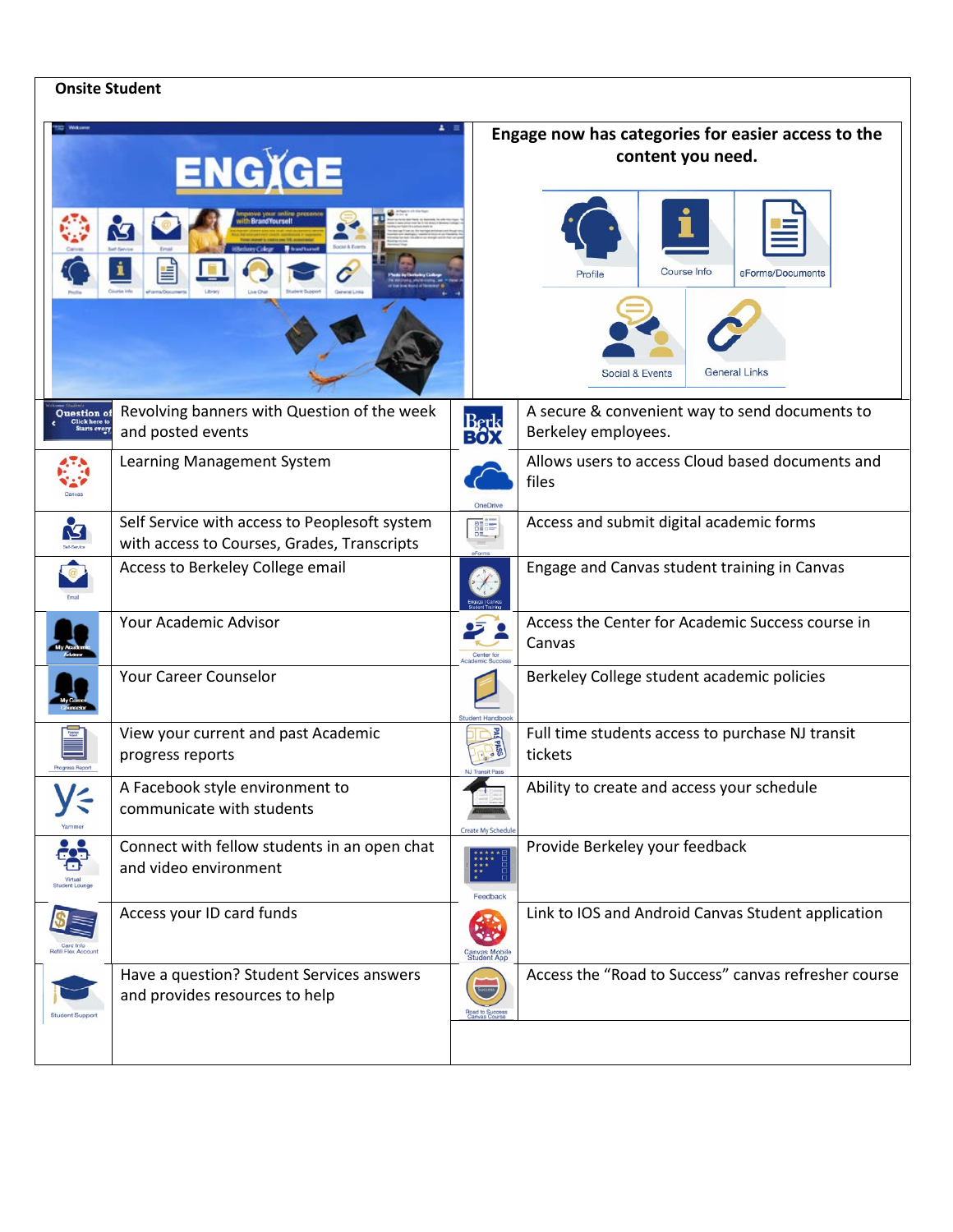| <b>Faculty</b>                      |                                                                                                                                                                                                                                                               |                                                                                                                                               |  |  |  |  |  |  |  |
|-------------------------------------|---------------------------------------------------------------------------------------------------------------------------------------------------------------------------------------------------------------------------------------------------------------|-----------------------------------------------------------------------------------------------------------------------------------------------|--|--|--|--|--|--|--|
| ENGXGE                              |                                                                                                                                                                                                                                                               |                                                                                                                                               |  |  |  |  |  |  |  |
| <b>VitalSource</b>                  | Click the banner to watch<br><b>Nelcome</b> to<br><b>Bookshelf</b><br>Watch the OFST hosted<br><b>aText in Canyas</b><br>cription: In this webinar, we'll introduce our<br><b>Online Faculty</b><br>Support Team<br>Teaching and<br>Learning Commons<br>Yamme | <b>HOW DO I</b><br><b>BERKELEY</b><br>CARES <sup>1048</sup><br><b>CONNECT WI</b><br><b>DEPARTMENTS</b><br>Feedback<br><b>Faculty Handbook</b> |  |  |  |  |  |  |  |
|                                     | <b>Ø≣</b> □≡<br><b>DED=</b><br><b>DE</b><br>OneDrive<br>Self-Service<br>ID Card<br>Email<br>eForms                                                                                                                                                            | Berkeley 365<br>Blackboard<br>Canvas<br>Teacher App<br><b>Student Handboo</b><br>Archive                                                      |  |  |  |  |  |  |  |
| <b>Course Schedule</b><br>Library   | <b>MyID</b><br>Live Chat<br>My ID<br><b>Syllabus Repository</b>                                                                                                                                                                                               |                                                                                                                                               |  |  |  |  |  |  |  |
|                                     | Revolving banners with<br>Welcome<br>Associates<br>posted events                                                                                                                                                                                              | Berkeley College faculty academic policies<br><b>Faculty Handbook</b>                                                                         |  |  |  |  |  |  |  |
|                                     | Learning Management System                                                                                                                                                                                                                                    | Link to IOS Canvas Instructor application<br>Canvas<br>Teacher App                                                                            |  |  |  |  |  |  |  |
| Ł                                   | Self Service with access to Peoplesoft system                                                                                                                                                                                                                 | Link to Android Canvas Instructor application<br>Canvas<br>Teacher App                                                                        |  |  |  |  |  |  |  |
|                                     | Access to Berkeley College email                                                                                                                                                                                                                              | Berkeley College student academic policies                                                                                                    |  |  |  |  |  |  |  |
| TLC<br>Teaching and<br>sming Commi  | Teaching and Learning Commons support site                                                                                                                                                                                                                    | Have a question? "How do I" answers and<br><b>HOW DO</b><br>provides resources to help<br><b>DEPARTMENTS</b>                                  |  |  |  |  |  |  |  |
| B<br>Online Florida<br>Guado 1 Team | Online Faculty Support Team site                                                                                                                                                                                                                              | Access to Faculty Staff portal<br>Berkeley 365                                                                                                |  |  |  |  |  |  |  |
| y≤                                  | A Facebook style environment to<br>communicate with Faculty / Staff                                                                                                                                                                                           |                                                                                                                                               |  |  |  |  |  |  |  |
| 7≡                                  | Berkeley College ID card service                                                                                                                                                                                                                              |                                                                                                                                               |  |  |  |  |  |  |  |
| 噩<br>eForm:                         | Access and submit digital academic forms                                                                                                                                                                                                                      |                                                                                                                                               |  |  |  |  |  |  |  |
| OneDrive                            | Allows users to access Cloud based<br>documents and files                                                                                                                                                                                                     |                                                                                                                                               |  |  |  |  |  |  |  |
| BERKELEY<br>CARES                   | Berkeley Cares® community service program                                                                                                                                                                                                                     |                                                                                                                                               |  |  |  |  |  |  |  |
| Feedback                            | Provide Berkeley your feedback                                                                                                                                                                                                                                |                                                                                                                                               |  |  |  |  |  |  |  |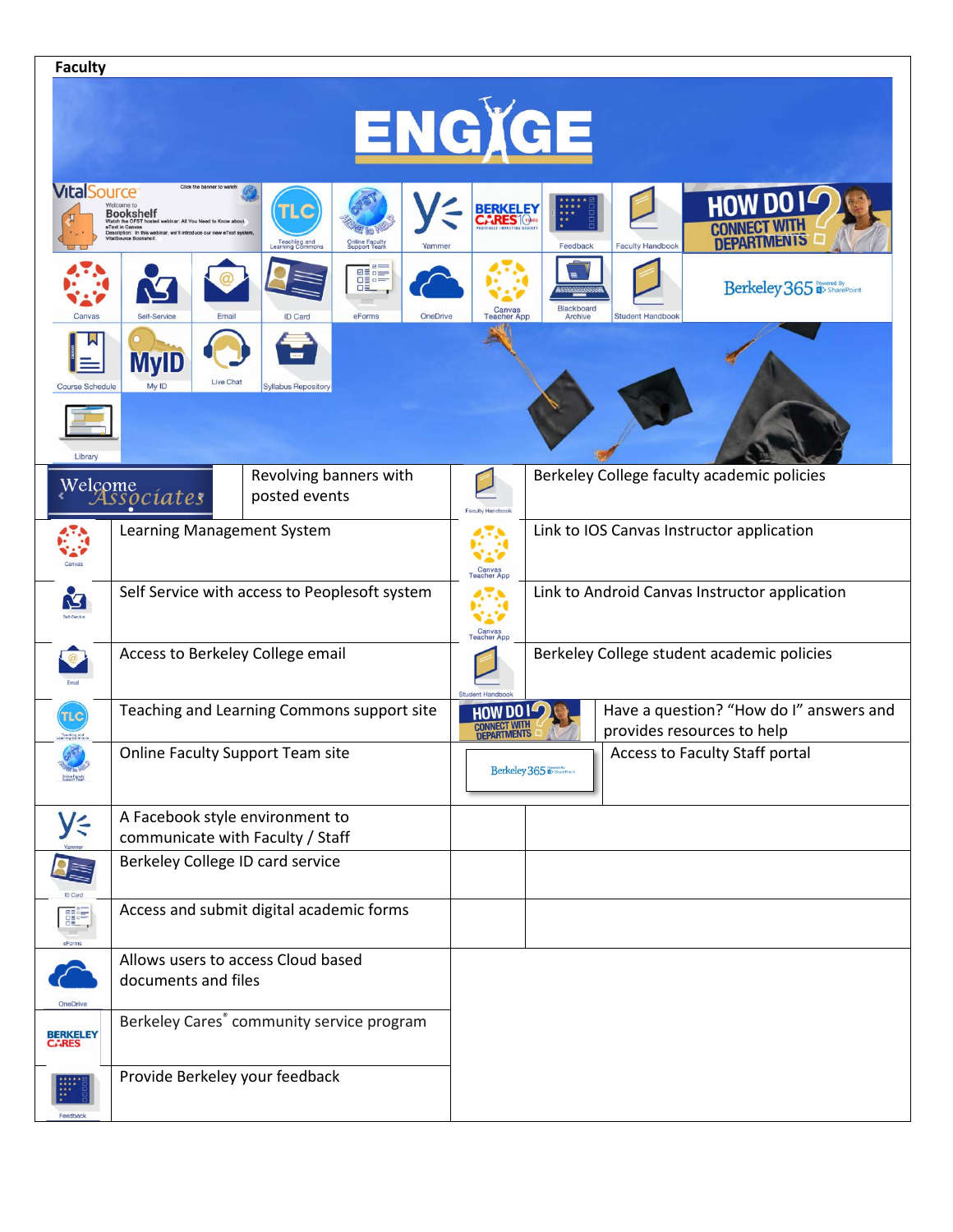| <b>Staff</b>                       |                                          |                                                       |                       |                                                                        |                                     |  |  |  |  |
|------------------------------------|------------------------------------------|-------------------------------------------------------|-----------------------|------------------------------------------------------------------------|-------------------------------------|--|--|--|--|
| Welcome                            |                                          |                                                       |                       |                                                                        |                                     |  |  |  |  |
|                                    |                                          |                                                       |                       |                                                                        |                                     |  |  |  |  |
|                                    |                                          |                                                       |                       |                                                                        |                                     |  |  |  |  |
| ENGXGE                             |                                          |                                                       |                       |                                                                        |                                     |  |  |  |  |
|                                    |                                          |                                                       |                       |                                                                        |                                     |  |  |  |  |
|                                    |                                          |                                                       |                       |                                                                        |                                     |  |  |  |  |
|                                    |                                          |                                                       | <b>EDER</b>           | <b>HOW DO I</b>                                                        |                                     |  |  |  |  |
|                                    | Welcome<br>Associates                    |                                                       |                       | <b>MyID</b>                                                            |                                     |  |  |  |  |
|                                    |                                          | <b>ID Card</b><br>Yammer<br>eForms                    |                       | <b>DEPARTMENTS</b>                                                     | <b>Course Schedule</b>              |  |  |  |  |
|                                    |                                          | <b>BERKELEY</b>                                       |                       |                                                                        |                                     |  |  |  |  |
|                                    |                                          | CARES <sup>10</sup>                                   |                       | Berkeley 365 <sup>Powered By</sup>                                     |                                     |  |  |  |  |
| Canvas                             | Self-Service<br>Email                    | <b>OneDrive</b><br>Feedback                           |                       |                                                                        | Library                             |  |  |  |  |
|                                    |                                          |                                                       |                       |                                                                        |                                     |  |  |  |  |
|                                    |                                          |                                                       |                       |                                                                        |                                     |  |  |  |  |
|                                    |                                          |                                                       |                       |                                                                        |                                     |  |  |  |  |
|                                    |                                          | Revolving banners with                                |                       |                                                                        |                                     |  |  |  |  |
|                                    | Welcome                                  | posted events                                         |                       | Berkeley College faculty academic policies                             |                                     |  |  |  |  |
|                                    |                                          |                                                       | Faculty Handboo       |                                                                        |                                     |  |  |  |  |
|                                    | Learning Management System               |                                                       |                       | Link to IOS Canvas Instructor application                              |                                     |  |  |  |  |
|                                    |                                          |                                                       |                       |                                                                        |                                     |  |  |  |  |
|                                    |                                          | Self Service with access to Peoplesoft system         |                       | Canvas<br>Teacher App<br>Link to Android Canvas Instructor application |                                     |  |  |  |  |
|                                    |                                          |                                                       |                       |                                                                        |                                     |  |  |  |  |
|                                    |                                          |                                                       | Canvas<br>Teacher App |                                                                        |                                     |  |  |  |  |
|                                    | Access to Berkeley College email         |                                                       |                       | Berkeley College student academic policies                             |                                     |  |  |  |  |
|                                    |                                          |                                                       |                       |                                                                        |                                     |  |  |  |  |
|                                    | A Facebook style environment to          |                                                       | HUM DO                |                                                                        | Have a question? "How do I" answers |  |  |  |  |
| y≤                                 | communicate with Faculty / Staff         |                                                       |                       | and provides resources to help<br><b>DEPARTMENTS</b>                   |                                     |  |  |  |  |
| $\overline{q}$                     | Berkeley College ID card service         |                                                       |                       |                                                                        | Access to Faculty Staff portal      |  |  |  |  |
| <b>ID Card</b>                     |                                          |                                                       |                       | Berkeley 365 D SharePoint                                              |                                     |  |  |  |  |
|                                    |                                          |                                                       |                       |                                                                        |                                     |  |  |  |  |
|                                    | Access and submit digital academic forms |                                                       |                       |                                                                        |                                     |  |  |  |  |
|                                    |                                          |                                                       |                       |                                                                        |                                     |  |  |  |  |
| Allows users to access Cloud based |                                          |                                                       |                       |                                                                        |                                     |  |  |  |  |
|                                    | documents and files                      |                                                       |                       |                                                                        |                                     |  |  |  |  |
| OneDrive                           |                                          | Berkeley Cares <sup>®</sup> community service program |                       |                                                                        |                                     |  |  |  |  |
| <b>BERKELEY</b><br>CARES           |                                          |                                                       |                       |                                                                        |                                     |  |  |  |  |
|                                    |                                          |                                                       |                       |                                                                        |                                     |  |  |  |  |
|                                    | Provide Berkeley your feedback           |                                                       |                       |                                                                        |                                     |  |  |  |  |
| Feedback                           |                                          |                                                       |                       |                                                                        |                                     |  |  |  |  |
|                                    |                                          |                                                       |                       |                                                                        |                                     |  |  |  |  |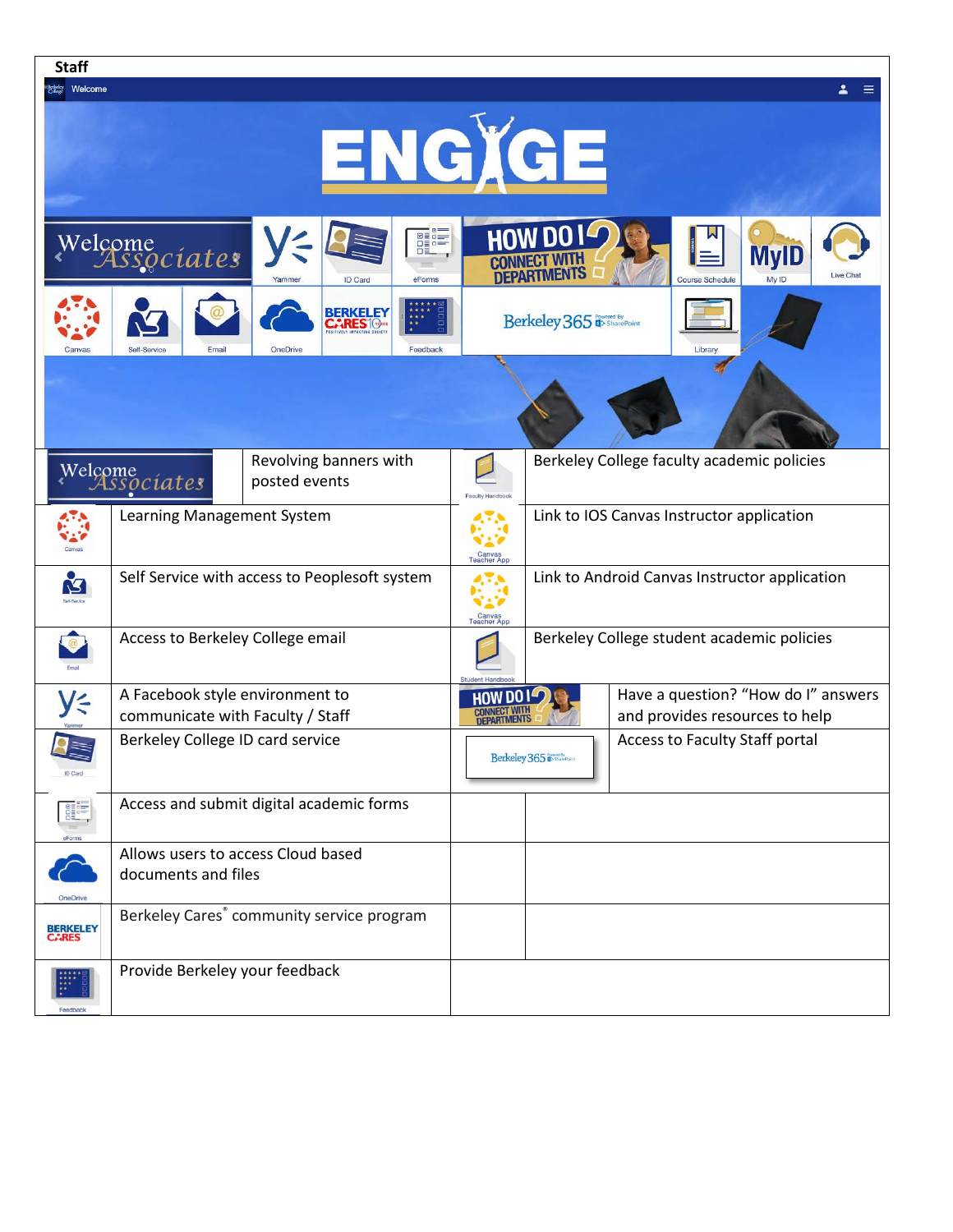## **Alumni Screen**

|                                     |                                                                                              | <b>图 Berkeley College</b> ®                                                    |                                           |                                                         |                                                        | ENGIGE                           |                                                                                   |  |  |
|-------------------------------------|----------------------------------------------------------------------------------------------|--------------------------------------------------------------------------------|-------------------------------------------|---------------------------------------------------------|--------------------------------------------------------|----------------------------------|-----------------------------------------------------------------------------------|--|--|
|                                     |                                                                                              | <b>SHARE YOUR FEEDBACK</b>                                                     |                                           |                                                         |                                                        |                                  |                                                                                   |  |  |
|                                     |                                                                                              | E<br>Welcome<br>Tumni •<br>Transcript &<br>ploma Reque<br><b>Career Servir</b> |                                           |                                                         |                                                        |                                  | <b>MyID</b>                                                                       |  |  |
|                                     |                                                                                              |                                                                                |                                           | [o]<br>Alumni Event<br>Phote                            | 221<br>E                                               | $\frac{A U M M}{\frac{1}{2}}$    | W<br>J.<br>$\left[ \begin{smallmatrix} 0\ 0\end{smallmatrix} \right]$             |  |  |
|                                     |                                                                                              |                                                                                | NEWS <sup>2</sup><br>New:<br>Social Media | Library<br>$\overline{\omega}$<br><b>Berkeley Store</b> | <b>PS</b><br>Public Safety<br>o<br><b>Finance Tips</b> | anno el<br>Shuttle<br>Events     |                                                                                   |  |  |
| Welcome                             | тпи                                                                                          | Revolving banners with<br>Question of the week and<br>posted events            |                                           |                                                         |                                                        | G)                               | Ability to make an online payment                                                 |  |  |
|                                     | Learning Management System                                                                   |                                                                                |                                           |                                                         |                                                        | ⊫<br>Course Colain               | Access to Berkeley College course<br>listings                                     |  |  |
| <u>M</u>                            | Self Service with access to Peoplesoft system<br>with access to Courses, Grades, Transcripts |                                                                                |                                           |                                                         |                                                        | į٢,                              | Campus Directory of Faculty and Staff                                             |  |  |
| $\bullet$                           | Access to Berkeley College email                                                             |                                                                                |                                           |                                                         |                                                        |                                  | Instagram Feed of Berkeley College<br>events and activities                       |  |  |
| 目<br>Transcript &<br>ploma Regu     | <b>Transcripts and Diploma Request</b>                                                       |                                                                                |                                           |                                                         |                                                        | <b>NEWS</b>                      | Latest Berkeley news from every<br>campus location                                |  |  |
| FRI                                 | <b>Alumni Career Services</b>                                                                |                                                                                |                                           |                                                         |                                                        | Ë                                | Berkeley College social media links                                               |  |  |
|                                     | Berkeley College Knights website                                                             |                                                                                |                                           |                                                         |                                                        | Library                          | Student resource with access to<br>reference material and chat with<br>librarians |  |  |
| ြဝ<br>Alumni Event<br>Photos        | Alumni Event Photos                                                                          |                                                                                |                                           |                                                         |                                                        | <b>PS</b><br>Public Salety       | <b>Emergency contact information</b>                                              |  |  |
| 222<br>$\mathbf{E}$<br>mni Facel    | Alumni Facebook page                                                                         |                                                                                |                                           |                                                         |                                                        | m                                | Woodland Park shuttle schedule and<br>rules                                       |  |  |
| $\stackrel{\text{AlMMN}}{=}\;$<br>═ | Alumni Webpage                                                                               |                                                                                |                                           |                                                         |                                                        | $\circ$ $\circ$<br>Berkeley Stor | View and purchase Berkeley College<br>goods and gifts                             |  |  |
| <b>MyID</b>                         | Ability to change your password and unlock your<br>account                                   |                                                                                |                                           |                                                         |                                                        | <b>Finance Tips</b>              | Money Management tool for students                                                |  |  |
|                                     | Ability to submit a helpdesk ticket and chat with<br>technical support                       |                                                                                |                                           |                                                         |                                                        | <b>LOL</b>                       | Events at Berkeley College based on<br>campus                                     |  |  |
|                                     | Berkley College website                                                                      |                                                                                |                                           |                                                         |                                                        |                                  | eText link for students to access their<br>online eText                           |  |  |